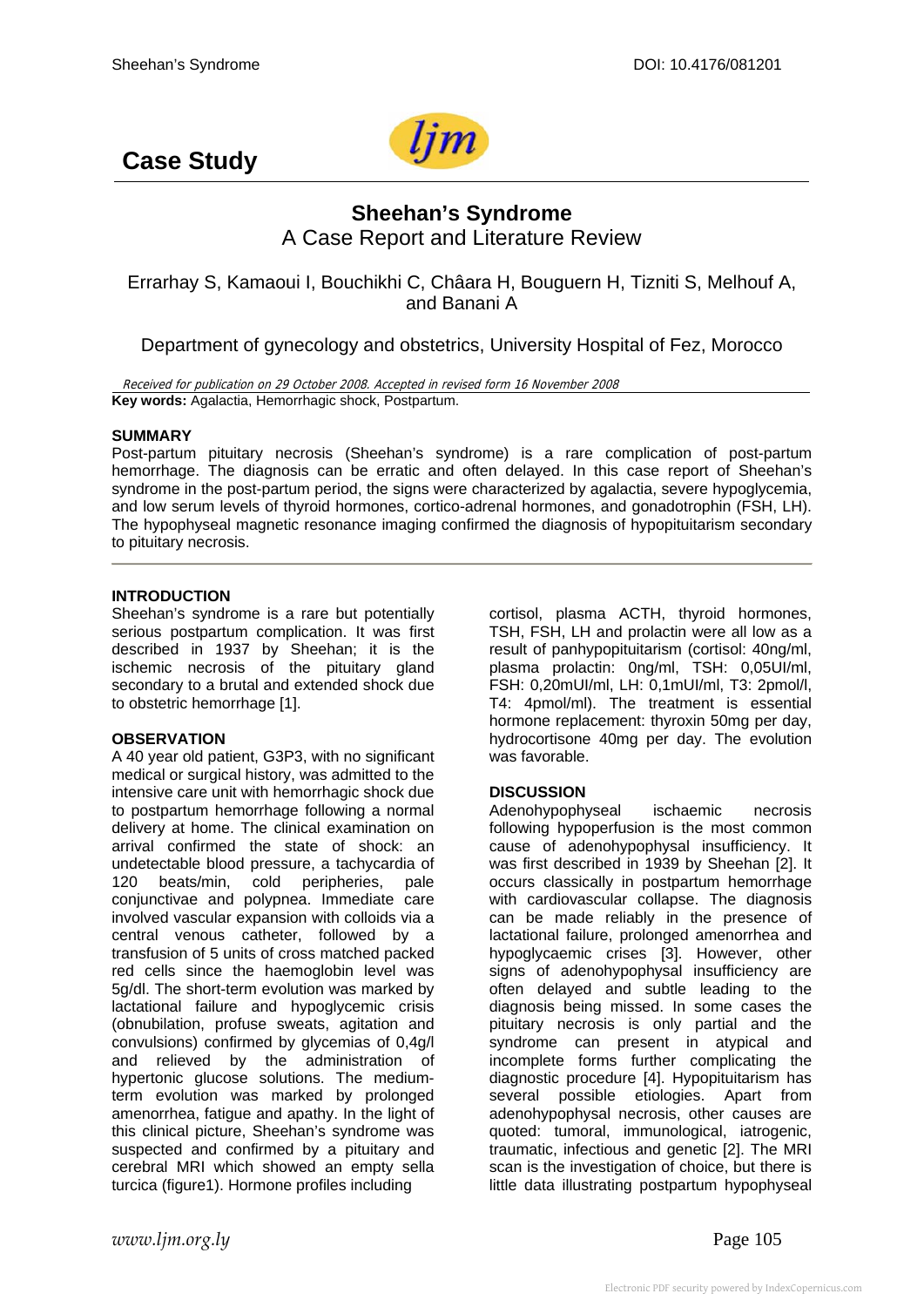necrosis in the acute phase. In case of hypophyseal necrosis, the early MRI highlights a pituitary gland of reduced size with segments of hypersignal in T1 and T2 and hyposignal without contrast. Later, the MRI shows an empty sella turcica following pituitary atrophy. Endocrine investigations during the acute phase of hypophyseal necroses are less well documented [5]. Corticotropin insufficiency could suggest the concept of low plasmatic cortisol, just as urinary free cortisol and ACTH would be low. Thyroid hormone levels are low. The basic blood level of growth hormone would be low [6]. Prolactin levels are important because they are physiologically very high at the end of pregnancy and return to normal approximately 6 weeks postpartum in women who do not breastfeed. An early drop in

prolactin levels would therefore suggest adenohypophyseal insufficiency. Dynamic investigations are carried out, making it possible to confirm that target organs are normal and that the fault lies with an absence of activity at the pituitary gland. Once the diagnosis is established, treatment aims to correct life threatening endocrine imbalance: hypoglycaemia and adrenal insufficiency being the most urgent, meriting treatment even in anticipation of laboratory confirmation. Complete hormonal substitution aims to restore normal function in the thyroid, adrenal and ovarian axes. Subsequent pregnancies are achieved using ovarian stimulation techniques [7].



**Figure 1:** MRI scan showing an empty sella turcica

#### **CONCLUSION**

Postpartum pituitary necrosis is a known complication, but it is now rarely seen. Even if postpartum hemorrhage has been well managed, this complication cannot be excluded, and it can be life threatening. It is necessary to consider this diagnosis in all patients having presented with a cardiovascular collapse during childbirth, whatever the cause, and in the presence of the classic signs of pituitary insufficiency.

#### **CORRESPONDING AUTHOR:**

Errarhay Sanâa, e-mail: suine\_err@yahoo.fr

#### **REFERENCES**

- 1. Sheehan HL. Post-partum necrosis of the anterior pituitary.J Pathol Bacteriol 1937; 45:189.
- 2. Perraudin V, Lefebvre H, Kuhn JM. Insuffisance antéhypophysaire. Encycl Méd chi (Paris), Endocrinologie-Nutrition 10 - 019 – A-10, 1-12, 1992